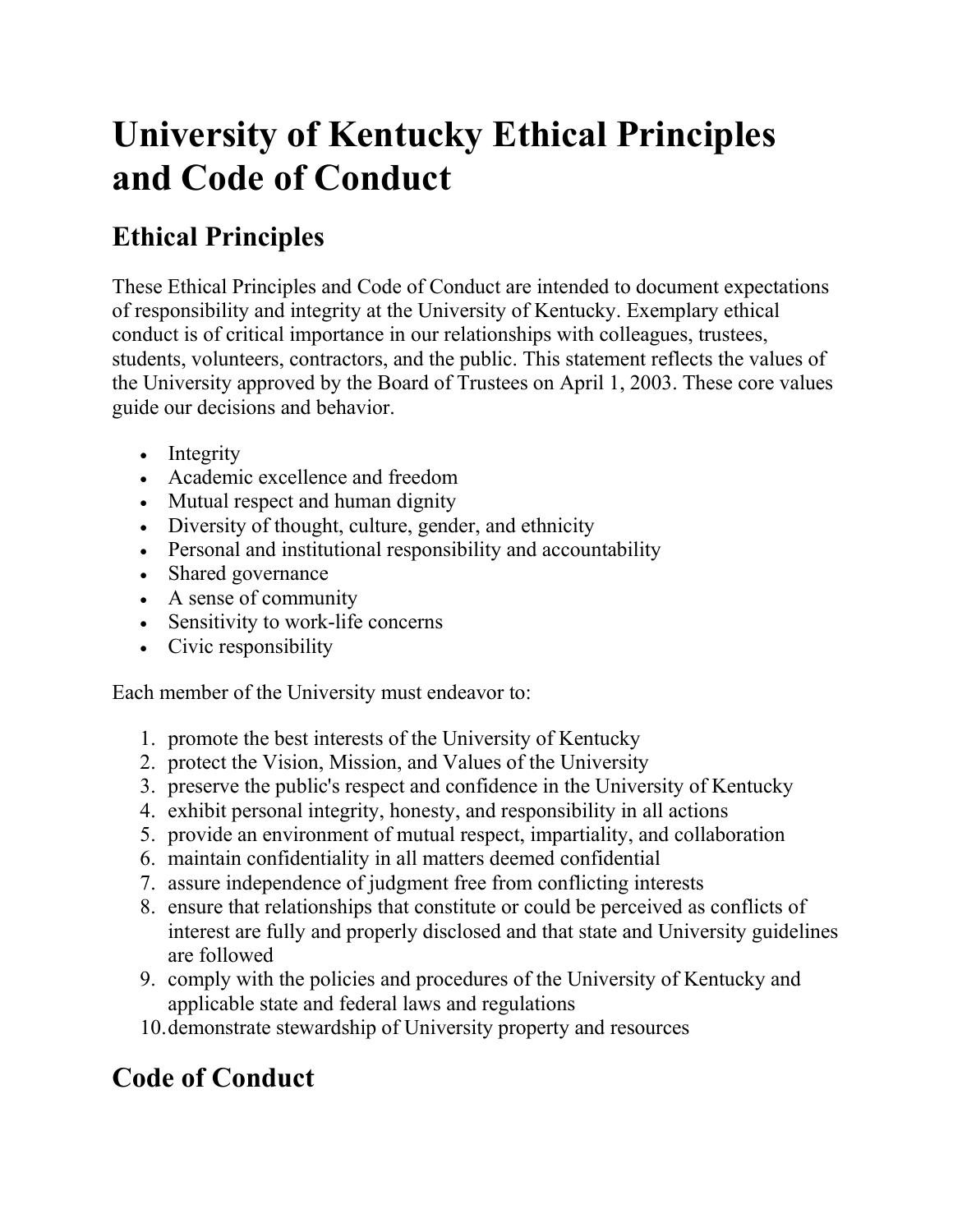Those acting on behalf of the University of Kentucky have a duty to conduct themselves in a manner that will maintain the public's trust in the integrity of the University and to act compatibly with their obligation to the University. The Code of Conduct establishes guidelines for professional conduct for University members, including trustees, executive officers, faculty, staff, and other individuals employed by the University, those using University resources or facilities, and volunteers and representatives acting as agents of the University (collectively "University members").

The Code of Conduct is intended as a general guide to determine what conduct is expected and to help individuals to determine behaviors that should be avoided. Employees are strongly urged to consult with their supervisor to review and evaluate individual situations. In addition to the Code, University members are generally subject to all University codes, regulations, and policies and state and federal law. Violations of this code will be subject to appropriate penalties.

While this Code of Conduct provides overall guidance and in some instances interpretation, additional guidance is found in other official University policy documents such as the Governing Regulations, Administrative Regulations, Human Resources Policies, and Business Procedures Manual.

### **Nondiscrimination Policy**

Equal opportunities shall be provided for all persons throughout the University in recruitment, appointment, promotion, payment, training, and other employment practices without regard to sex, sexual orientation, race, ethnic origin, national origin, color, creed, religion, age, uniform service or veteran status, physical or mental disability, or political belief. All University members are expected to comply with the institution's nondiscrimination policy.

# **Confidentiality of Information**

University members are entrusted with personal and institutional information that should be treated with confidentiality and used only for conducting University business. Respect for individual and institutional privacy requires the exercise of care and judgment. Unless required by law or other University regulations, personal and official information provided by and about faculty, staff and students must not be given to third parties without the consent of the individuals concerned. When doubt exists regarding the confidentiality of information, University members should presume information is confidential until it is determined otherwise. Information meant to be confidential must be treated as such by the trustees, faculty, students, and staff.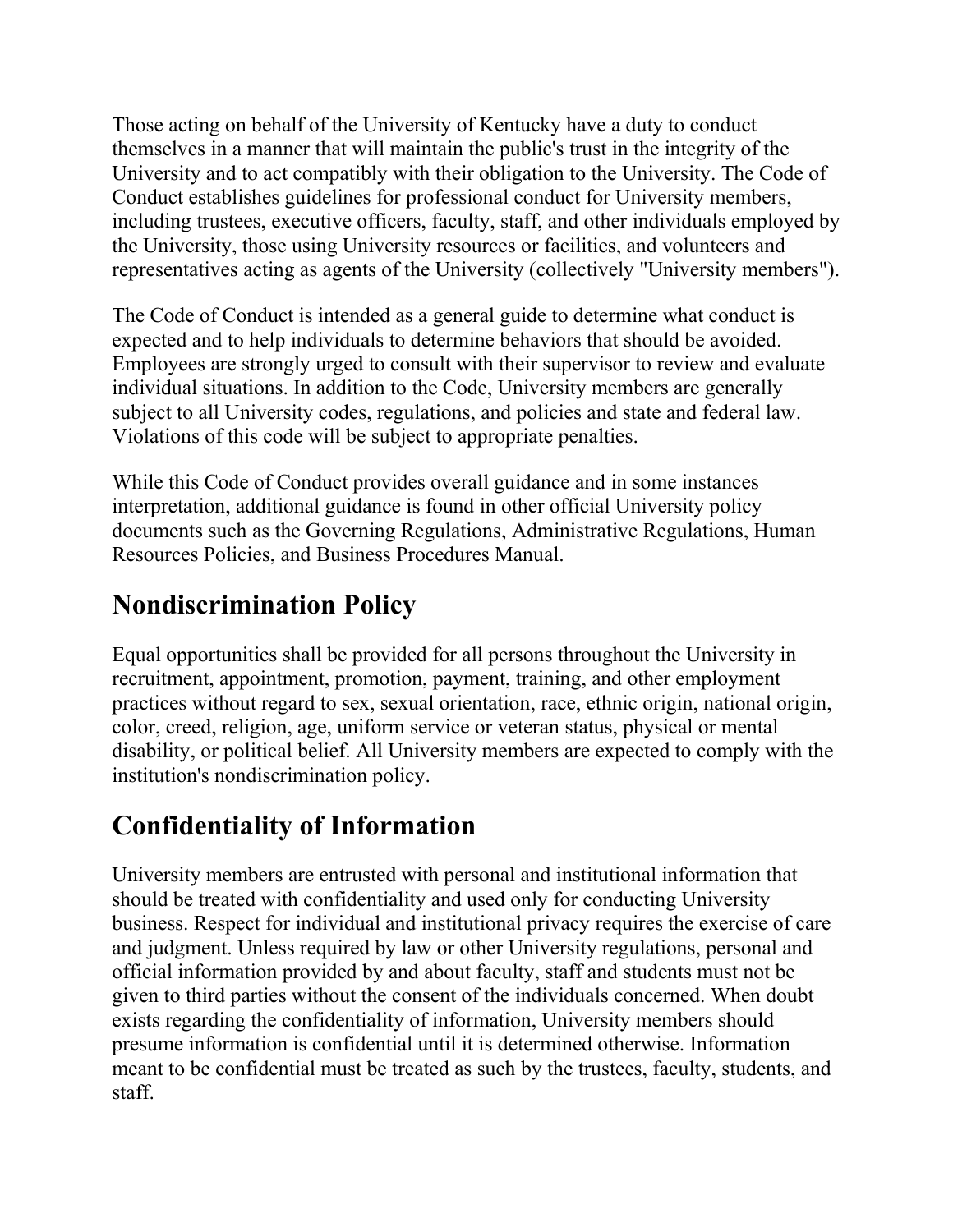#### **Use of the University's Name**

University members have a public association with the University, but are also private citizens, thus care must be taken to appropriately differentiate between the two. University members may not use or allow the use of the name of the University or identify themselves as employees of the University of Kentucky in the public promotion or advertising of commercial products without prior written approval. Individuals writing or speaking publicly in a professional or expert capacity may identify themselves by their relationship with the University, but if so identified must take care to emphasize that any views expressed are their own and are not representative of the University of Kentucky. University members are encouraged to contribute to public debate as citizens. In instances where University members comment publicly as part of their official University duties, they should do so using University stationery and e-mail accounts; when commenting as citizens, University members must use personal stationery and personal e-mail accounts.

#### **University Resources**

University members should be responsible stewards of University resources. University members are entrusted with protecting the property, equipment, and other assets of the University and exercising responsible, ethical behavior when using the University's resources. University assets are intended for University activities. Limited use of fixed University resources such as computers and telephones which does not result in a charge to the University is permitted as long as the use does not interfere with assigned job duties. In some instances, a University member may use University equipment outside of the realm of his or her professional duties when the goals of the individual and the University coincide. Any such use must have the prior, written approval from the dean or appropriate administrator where the resources are located, and must provide that the University will be reimbursed for the full cost of the use of the equipment. Such use must not interfere with the University of Kentucky's uses, and must occur outside of the University member's regular employment assignment. The Office of the University Legal Counsel can provide an appropriate form of agreement.

#### **Sexual Harassment**

In an effort to foster an environment of respect for the dignity and worth of all members of the University community, the University is committed to maintain a work-learning environment free of sexual harassment. The policy of the University of Kentucky, approved by the Board of Trustees, prohibits sexual harassment of students, faculty and staff and assures that complaints of sexual harassment will be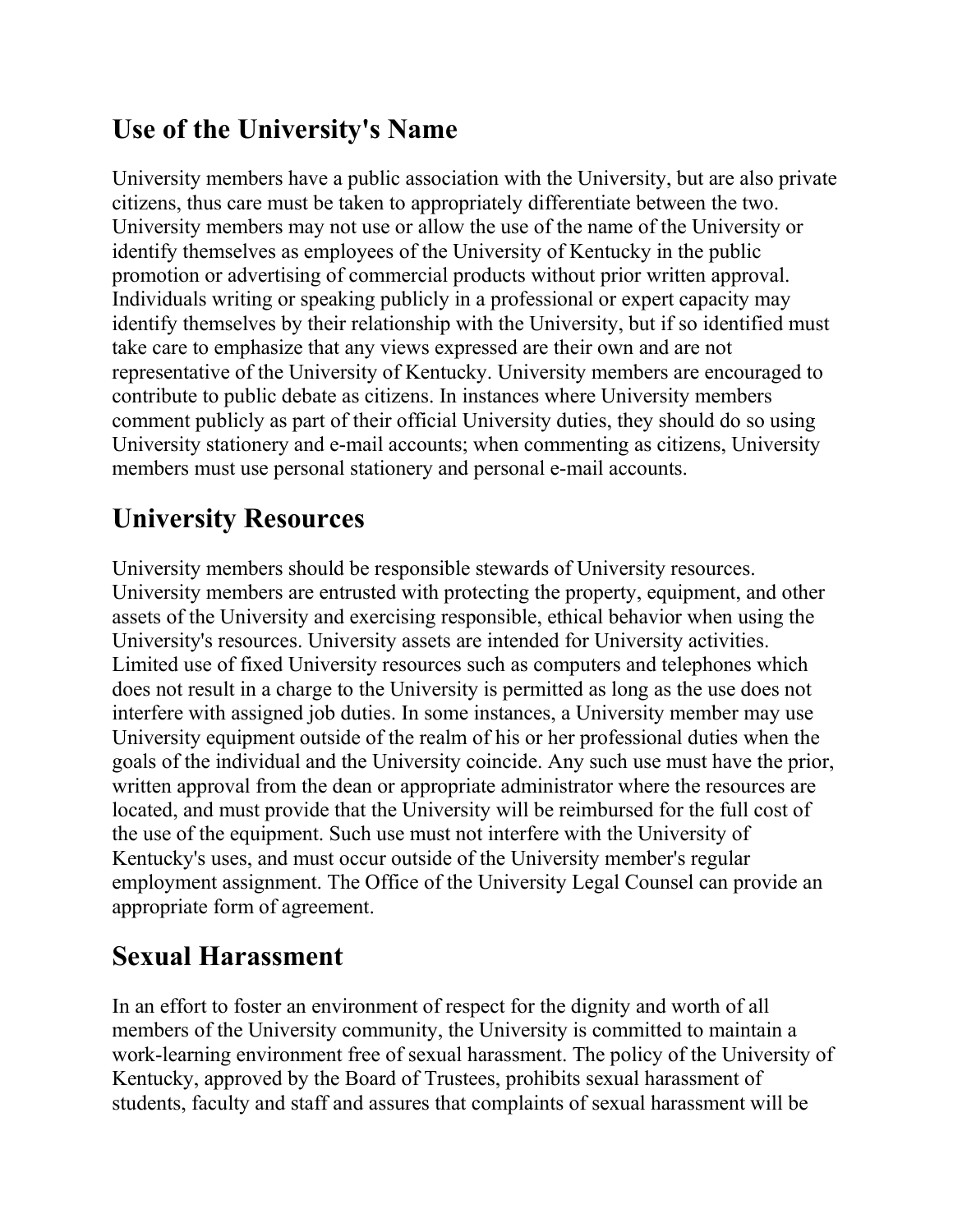treated and investigated with full regard for the University's due process requirements. The University policy and procedures on sexual harassment can be found in Administrative Regulation II-1.1-9.

#### **Personal Relationships**

The quality of decisions may be affected when those making decisions have personal relationships with those who are the subjects and possible beneficiaries of these decisions. The critical concern is that personal relationships, whether positive or negative, should not inappropriately or unfairly affect decisions. Conflicts of interest may arise when people are involved in making decisions affecting any members of their families, relatives, or those with whom they have or have had intimate relationships. Decisions affecting present or former business partners should also be avoided. Individuals with personal relationships should excuse themselves from such decision-making. In many cases, potential conflicts can be managed by candid but discreet disclosure of those relationships.

The University strongly urges those individuals in positions of authority not to engage in conduct of an amorous or sexual nature with a person they are, or are likely in the future to be, in a position of evaluating. The existence of a power differential may restrict the less powerful individual's freedom to participate willingly in the relationship. If one of the parties in an apparently welcomed amorous or sexual relationship has the responsibility for evaluating the performance of the other person, the relationship must be reported to the dean, department chair or supervisor so that suitable arrangements can be made for an objective evaluation of the student or employee (AR II-1.1-9).

#### **Employment of Relatives**

In order to assure independence of judgment that is free from conflicting interest and to avoid relationships that could be perceived as conflicts of interest, no relative of the President shall be employed in a position at the University. Similarly, no relative of the Provost, or any executive vice president, vice president, or any associate provost or associate vice president shall be employed in a position in that officer's administrative area. The Board of Trustees on a stated temporary basis may permit waiver of the above regulation, not to exceed two years, when it is otherwise impractical to fill a position with a fully qualified person. The same individual shall not be eligible for reappointment under the terms of this exception unless the Board of Trustees gives approval. No relative of any employee of the University may be appointed to any position in the University over which the related employee exercises supervisory or line authority. Employment of relatives within the same department or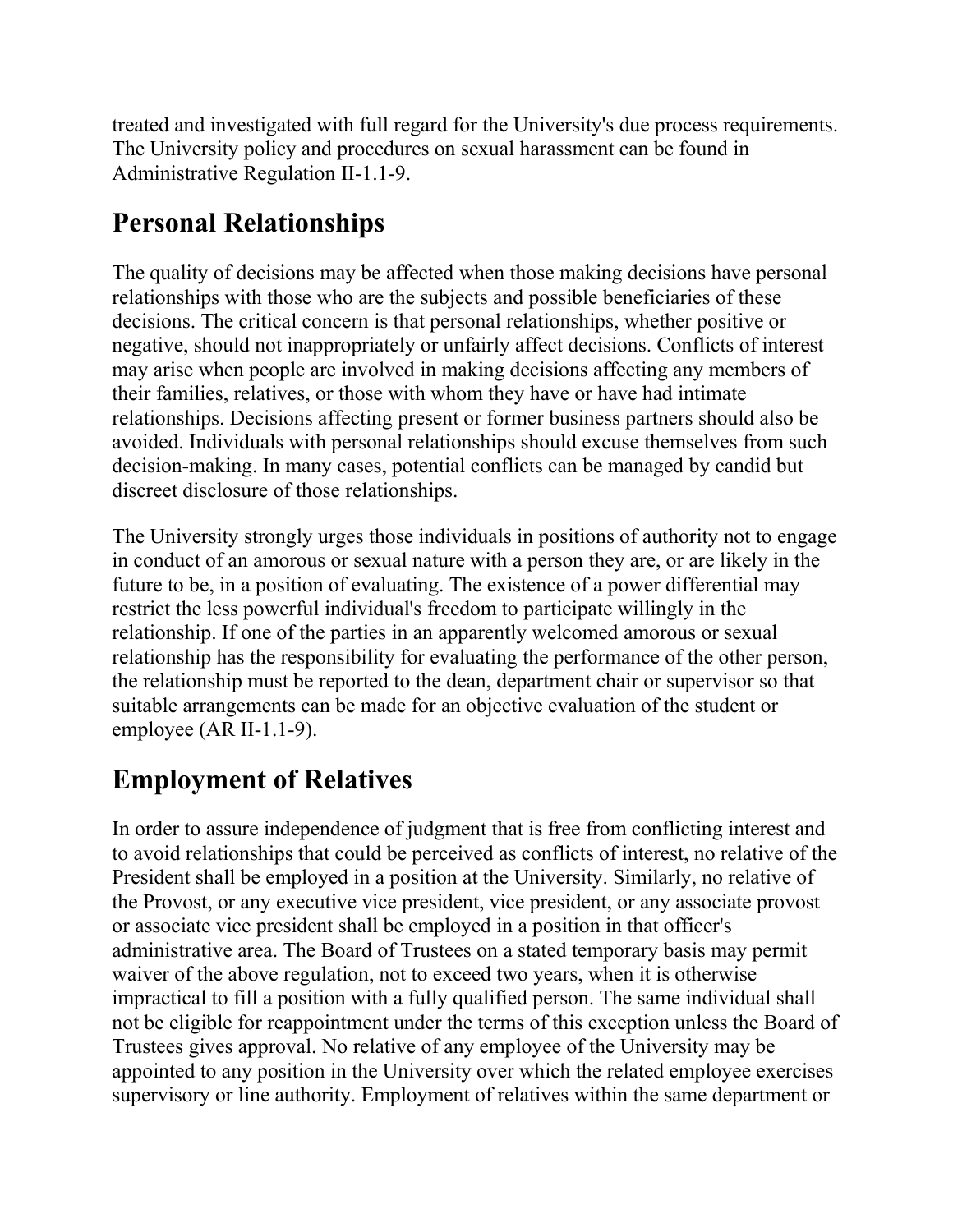division shall be approved specifically by the Provost or senior vice president, as appropriate (GR X-1). The University shall employ no relative of a member of the Board of Trustees. Members of the Board of Trustees, except those elected to the Board, as faculty, staff, or student representatives, and relatives of any member of the Board of Trustees are ineligible for employment at the University.

#### **Intellectual Property**

University members should be responsible stewards of University resources. All intellectual property conceived, first reduced to practice, written, or otherwise produced by faculty, staff, or students of the University of Kentucky using University funds, facilities, or other resources shall be owned and controlled by the University. Any member of the faculty, staff, or student body of the University who produces such intellectual property using University funds, facilities, or other resources shall assign personal rights to the property to the University, or its designate. The traditional products of scholarly activity which have customarily been considered the unrestricted property of the originator, such as journal articles, textbooks, reviews and monographs, and which have been created without involving a material use of University resources, shall be the unrestricted property of the author.

# **Conflict of Commitment**

Decisions and the judgment upon which the decisions are based must be independent from conflicting interests and must hold the best interest of the University of Kentucky foremost. Conflicts of commitment relate to an individual's distribution of effort between University appointment and outside activities. The University of Kentucky permits external employment or self-employment in an employee's profession or specialty (with the exception of employees participating in a practice plan) where there is not a conflict of interest or commitment. Faculty and professional administrative employees are expected to devote their primary professional loyalty, time, and energy to University of Kentucky teaching, research and service endeavors; activities outside the University must be conducted without detracting from these primary commitments. A conflict of commitment generally occurs when the pursuit of outside activities interferes with obligations to students, to colleagues and to the missions of the University. These conflicts may become apparent in regular performance reviews, in connection with annual salary decisions and scheduled reviews incident to promotion, reappointment or tenure decisions and should be addressed by the appropriate department head.

A staff employee may be employed outside the University when the employment does not constitute a conflict with University interests and when the hours of outside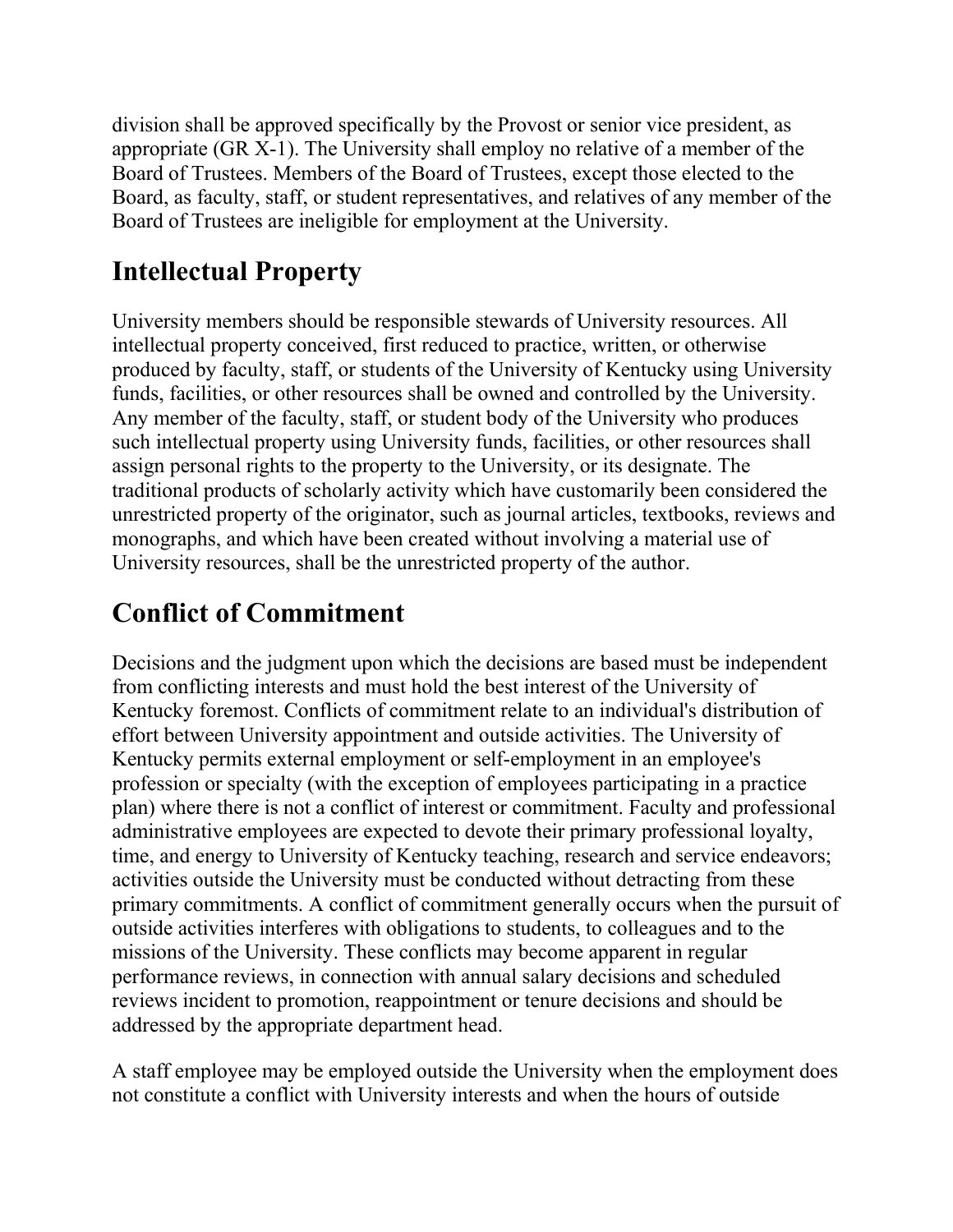employment do not coincide or conflict with hours of scheduled work or affect the employee's ability to perform satisfactorily. A staff employee may also perform outside employment while on vacation, holiday, or special leave as long as the outside employment does not constitute a conflict of interest. Adherence with this policy is the responsibility of the staff employee who seeks outside employment; however, it is recommended the employee advise his or her department head of the outside employment.

#### **Conflict of Interest**

The public's respect and confidence in the University of Kentucky must be preserved. Confidence in the University of Kentucky is put at risk when the conduct of University members do, or may reasonably appear to, involve a conflict between private interests and obligations to the University. All University members shall avoid conduct that might in any way lead members of the general public to conclude that he or she is using an official position to further professional or private interests or the interests of any members of his or her family. In conducting or participating in any transaction, full disclose of any real or perceived conflict with personal interests and removal from further participation in such matters is required.

Administrative Regulation II-4.0-4 *Conflict of Interest and Financial Disclosure Policy - Research* sets forth specific relationships and activities that pose a potential conflict of interest for faculty, staff, and students involved in research and related activities. The University recognizes that actual or potential conflicts of interest may occur in the normal conduct of research and other activities. A conflict of interest can also arise if an employee's professional judgment is or may appear to be influenced by personal interests. It is essential that potential conflicts be disclosed and reviewed by the University. After disclosure, the University can make an informed judgment about a particular activity and require appropriate oversight, limitations, or prohibitions in accord with this policy. It is important to remember that each relationship is different, and many factors often will need to be considered to determine whether a conflict of interest exists.

# **Financial Advantage**

Members of the University community must exhibit personal integrity, honesty and responsibility in all actions. Official position or office shall not be used to obtain financial gain or benefits for oneself or any members of one's family or business associates. Any action that creates the appearance of impropriety should be avoided. Purchases and contracts shall not be made with an employee of the University of Kentucky for any item of supply, equipment, or service, nor may an employee have